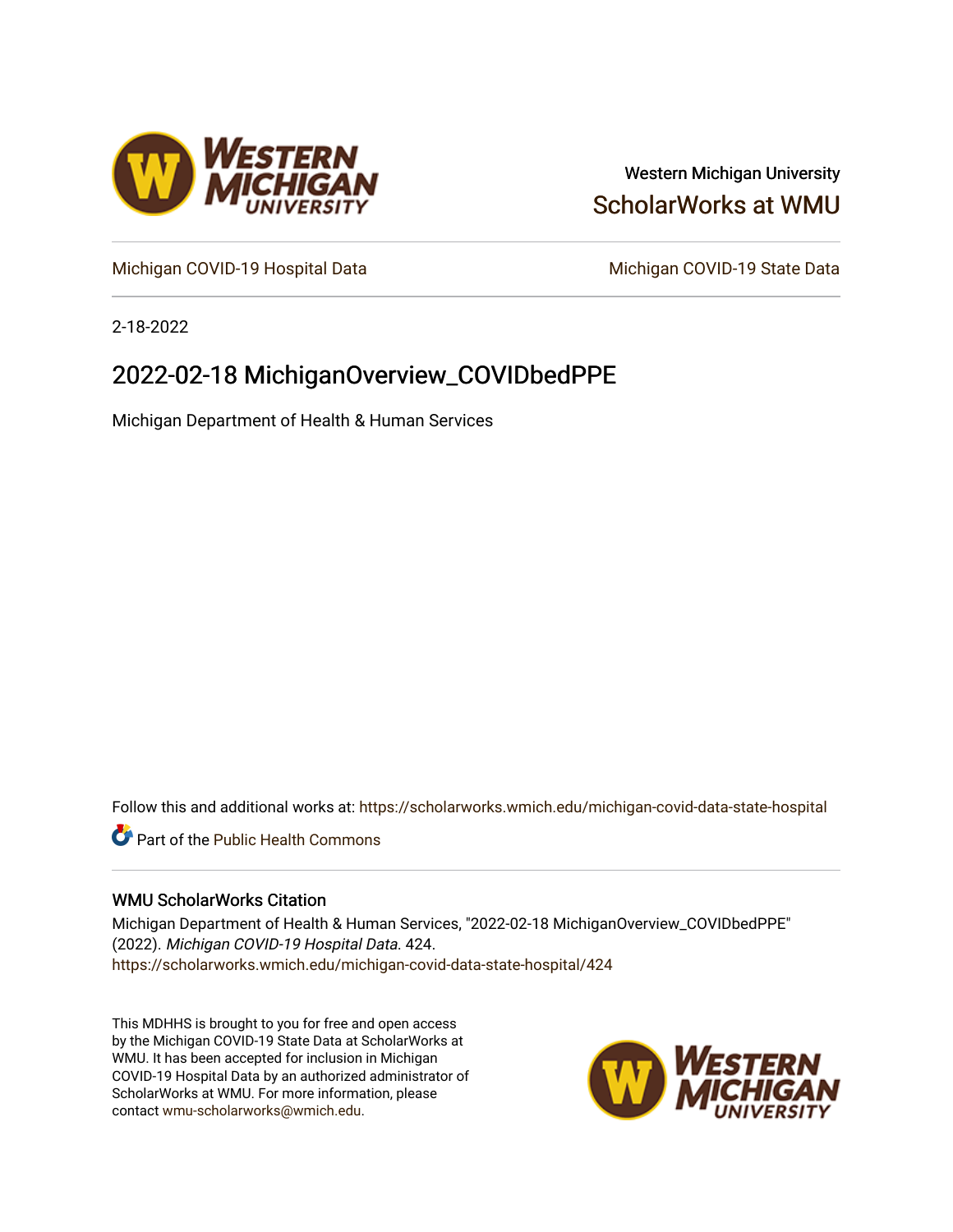# **Statewide Available PPE and Bed Tracking**

**Note:** Data on this page is updated Monday, Wednesday & Friday.

| <b>Region</b> | <b>All Hospital</b><br><b>Beds</b> | <b>All Adult</b><br><b>Hospital</b><br><b>Beds</b> | All Hospital<br>Inpatient<br><b>Beds</b> | <b>All Hospital</b><br>Inpatient<br><b>Bed</b><br> Occupancy <del> </del> | <b>Adult</b><br><b>Hospital</b><br>Inpatient<br><b>Beds</b> | <b>Adult Hosp</b><br>Inpatient<br><b>Bed</b><br>Occupancy | All<br>Inpatient<br><b>Pediatric</b><br><b>Beds</b> | <b>Pediatric</b><br>Inpatient<br><b>Bed</b><br>$ $ Occupancy | <b>ICU Beds</b> | <b>ICU Bed</b><br>$ $ Occupancy $ $ |
|---------------|------------------------------------|----------------------------------------------------|------------------------------------------|---------------------------------------------------------------------------|-------------------------------------------------------------|-----------------------------------------------------------|-----------------------------------------------------|--------------------------------------------------------------|-----------------|-------------------------------------|
| Region 1      | 1821                               | 1701                                               | 1503                                     | 1186                                                                      | 1410                                                        | 1118                                                      | 75                                                  | 33                                                           | 199             | 134                                 |
| Region 2N     | 6402                               | 6094                                               | 5647                                     | 4572                                                                      | 5336                                                        | 4320                                                      | 110                                                 | 52                                                           | 593             | 441                                 |
| Region 2S     | 7943                               | 7085                                               | 6826                                     | 5746                                                                      | 5968                                                        | 4994                                                      | 515                                                 | 397                                                          | 980             | 784                                 |
| Region 3      | 2904                               | 2792                                               | 2532                                     | 2137                                                                      | 2400                                                        | 2053                                                      | 54                                                  | 17                                                           | 377             | 315                                 |
| Region 5      | 1726                               | 1660                                               | 1318                                     | 1062                                                                      | 1289                                                        | 1036                                                      | 29                                                  | 24                                                           | 180             | 128                                 |
| Region 6      | 3284                               | 2735                                               | 2819                                     | 2364                                                                      | 2432                                                        | 2065                                                      | 250                                                 | 212                                                          | 412             | 348                                 |
| Region 7      | 944                                | 893                                                | 809                                      | 646                                                                       | 767                                                         | 630                                                       | 20                                                  | 8                                                            | 161             | 134                                 |
| Region 8      | 752                                | 734                                                | 543                                      | 322                                                                       | 523                                                         | 309                                                       |                                                     |                                                              | 82              | 50                                  |
| <b>Totals</b> | 25776                              | 23694                                              | 21997                                    | 18035                                                                     | 20125                                                       | 16525                                                     | 1054                                                | 744                                                          | 2984            | 2334                                |

\*Data is preliminary and subject to change.

#### COVID-19 Metrics 2/18/2022

| <b>HCC Region</b>                                     | <b>Region 1</b> |     | Region 2N Region 2S | <b>Region 3</b> | <b>Region 5</b> | <b>Region 6</b> | <b>Region 7</b> | <b>Region 8</b> | <b>Totals</b> |
|-------------------------------------------------------|-----------------|-----|---------------------|-----------------|-----------------|-----------------|-----------------|-----------------|---------------|
| <b>Total Adult Suspected /Confirmed</b>               | 167             | 333 | 408                 | 221             | 184             | 277             | 73              | 32              | 1695          |
| <b>Adult Confirmed-Positive COVID</b>                 | 159             | 304 | 380                 | 216             | 177             | 269             | 72              | 31              | 1608          |
| <b>Hospitalized Peds Confirmed</b><br>/Suspected      | 3               | 4   | 21                  | $\overline{2}$  | $\overline{2}$  | 17              | $\overline{0}$  |                 | 50            |
| <b>Hospitalized Ped Confirmed-</b><br><b>Positive</b> | C               |     | 19                  | ◠               | $\overline{2}$  | 14              | $\overline{0}$  | 0               | 43            |
| Hospitalized and Ventilated COVID                     |                 | 21  | 59                  | 27              | 9               | 41              | 6               |                 | 171           |
| <b>Adult ICU Confirmed/Suspected</b><br><b>COVID</b>  | 23              | 40  | 96                  | 53              | 20              | 45              | 19              | 8               | 304           |
| <b>ICU Adult Confirmed-Positive</b><br><b>COVID</b>   | 22              | 39  | 95                  | 51              | 20              | 42              | 19              | 8               | 296           |
| <b>Prev Day COVID Related ED Visits</b>               | 90              | 254 | 296                 | 131             | 147             | 90              | 54              | 53              | 1115          |

**Changes have recently been made to the clinical variables shared on the MDHHS website. These changes were made to align with the new reporting requirements from the federal government. To better accommodate all users of this data, MDHHS is expanding the data provided from the previous clinical variables section to the information described in the new clinical variables section. Data users should carefully consider which variables meet their current or ongoing needs for information.**

#### **Previous Clinical Variables:**

**# of ED Discharges -** The number of patients discharged home (or equivalent) from ED with suspected or confirmed COVID-19 in past 24 hours. INCLUDE hospital urgent care and ED drive through.

**# in Critical Care -** The CURRENT number of patients in critical care units with suspected or confirmed COVID-19. INCLUDE non-critical care areas being used for surge critical care. DO NOT INCLUDE ED boarding/overflow (patients currently admitted and awaiting bed).

**# on Ventilators -** The CURRENT number of patients receiving mechanical ventilation with suspected or confirmed COVID-19. DO NOT INCLUDE ED boarding/overflow (patients currently admitted and awaiting bed) and surge critical care areas.

**# of Inpatients -** The total number of positive tests for COVID-19 among admitted patients.

#### **New Clinical Variables:**

**Previous Day's COVID-19-related ED Visits** ( Enter the total number of ED visits who were seen on the previous calendar day who had a visit related to COVID-19 (meets suspected or confirmed definition or presents for COVID diagnostic testing - do not count patients who present for pre-procedure screening).)

**Total ICU adult suspected or confirmed positive COVID patients** (Patients currently hospitalized in an adult ICU bed who have suspected or laboratory-confirmed COVID-19.)

**Hospitalized ICU adult confirmed-positive COVID patients** (same as above, laboratory confirmed only)

**Hospitalized and ventilated COVID patients** (Patients currently hospitalized in an adult, pediatric or neonatal inpatient bed who have suspected or laboratory-confirmed COVID-19 and are on a mechanical ventilator (as defined in 7 above).)

**Total hospitalized adult suspected or confirmed positive COVID patients** (Patients currently hospitalized in an adult inpatient bed who have laboratory-confirmed or suspected COVID-19. Include those in observation beds.)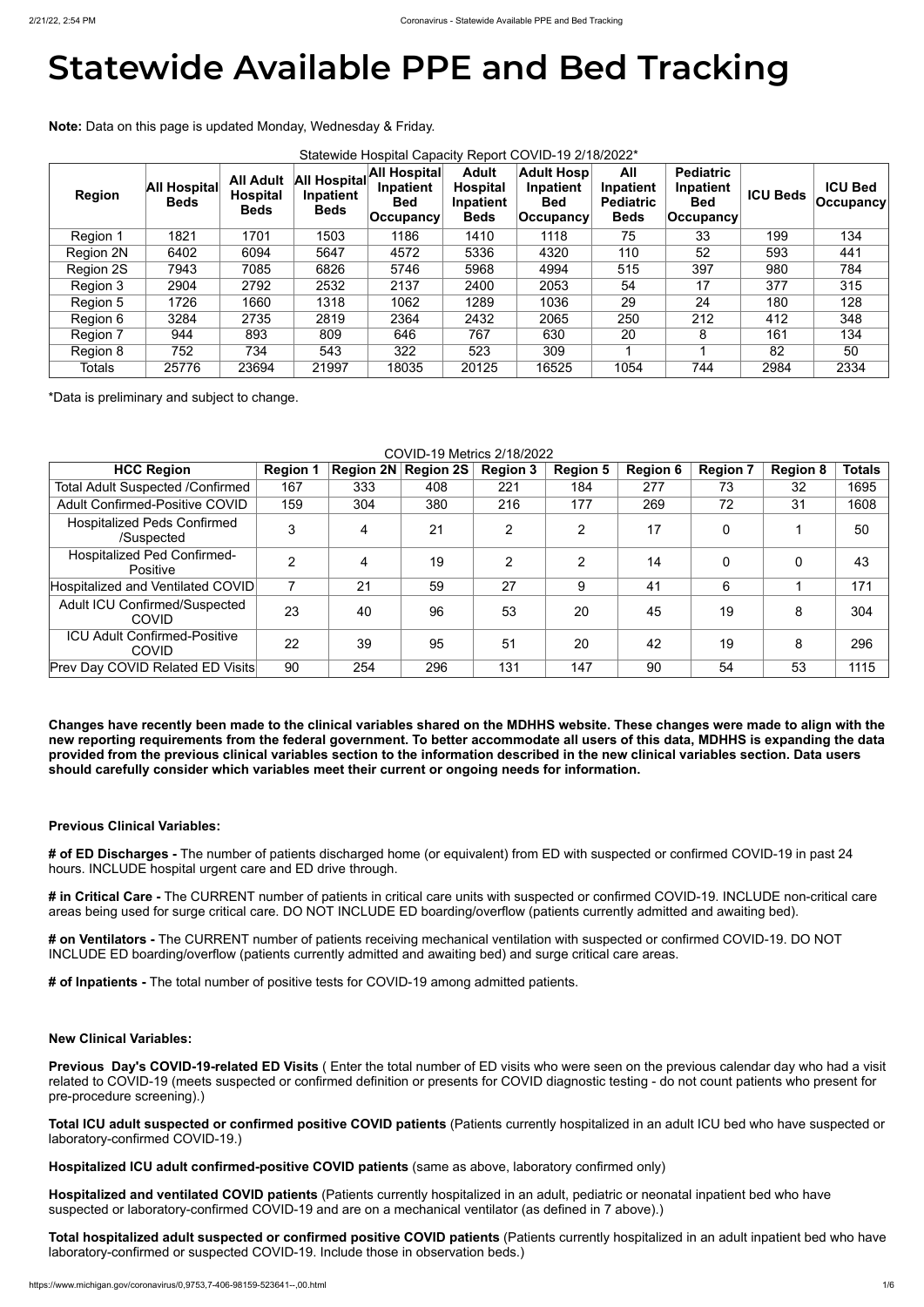**Hospitalized adult confirmed-positive COVID patients** (same as above, laboratory confirmed only)

**Total hospitalized pediatric suspected or confirmed positive COVID patients** (Patients currently hospitalized in a pediatric inpatient bed, including NICU, newborn, and nursery, who are suspected or laboratory-confirmed-positive for COVID-19. Include those in observation beds.)

**Hospitalized pediatric confirmed-positive COVID patients** (Patients currently hospitalized in a pediatric inpatient bed, including NICU, newborn, and nursery, who have laboratory-confirmed COVID-19. Include those in observation beds.)

| <b>Region</b> | N95 Masks<br>(Unable to<br>obtain or<br>less than 3<br>day<br>supply) | <b>Surgical</b><br><b>Masks</b><br>(Unable to<br>obtain or<br>less than 3<br>day<br>supply) | <b>Eye</b><br><b>Protection</b><br>(Unable to<br>obtain or<br>less than 3<br>day supply) | Gowns<br>(Unable to<br>obtain or<br>$\ $ less than 3<br>day<br>supply) | Exam<br><b>Gloves</b><br>(Unable to<br>obtain or<br>lless than 3 less than 7 less than 7<br>day<br>supply) | Exam<br><b>Gloves</b><br>(Duration<br>days) | Eye<br><b>Protection</b><br>(Duration<br>days) | N95 Masks<br>(Duration<br>less than 7<br>days) | Single-Use<br>Gown<br>(Duration<br>days) | <b>Surgical</b><br><b>Masks</b><br>(Duration<br>lless than 7 lless than 7<br>days) |
|---------------|-----------------------------------------------------------------------|---------------------------------------------------------------------------------------------|------------------------------------------------------------------------------------------|------------------------------------------------------------------------|------------------------------------------------------------------------------------------------------------|---------------------------------------------|------------------------------------------------|------------------------------------------------|------------------------------------------|------------------------------------------------------------------------------------|
| Region 1      | 0                                                                     |                                                                                             | 0                                                                                        |                                                                        |                                                                                                            | $\Omega$                                    |                                                |                                                | 0                                        | $\mathbf{0}$                                                                       |
| Region 2N     | $\overline{2}$                                                        |                                                                                             |                                                                                          | 2                                                                      | 0                                                                                                          | 3                                           | $\overline{2}$                                 | 4                                              | 2                                        | $\overline{2}$                                                                     |
| Region 2S     |                                                                       | 0                                                                                           | 0                                                                                        | $\mathbf 0$                                                            |                                                                                                            |                                             | $\overline{2}$                                 | $\overline{2}$                                 | 4                                        | 3                                                                                  |
| Region 3      |                                                                       |                                                                                             | $\overline{0}$                                                                           |                                                                        |                                                                                                            |                                             |                                                | 0                                              |                                          | $\Omega$                                                                           |
| Region 5      |                                                                       | 0                                                                                           | 0                                                                                        | $\mathbf 0$                                                            |                                                                                                            |                                             |                                                | $\overline{0}$                                 |                                          |                                                                                    |
| Region 6      | 0                                                                     | 0                                                                                           | 0                                                                                        | $\overline{0}$                                                         |                                                                                                            | $\Omega$                                    |                                                | 0                                              |                                          |                                                                                    |
| Region 7      | 0                                                                     | 0                                                                                           | $\overline{0}$                                                                           | $\mathbf 0$                                                            |                                                                                                            | $\Omega$                                    |                                                | $\overline{0}$                                 |                                          | $\overline{0}$                                                                     |
| Region 8      | $\Omega$                                                              | 0                                                                                           | 0                                                                                        | $\mathbf 0$                                                            | $\mathbf{0}$                                                                                               | $\overline{0}$                              |                                                | $\overline{0}$                                 | 0                                        | $\mathbf 0$                                                                        |
| <b>Totals</b> | 5                                                                     | $\overline{2}$                                                                              |                                                                                          | 4                                                                      |                                                                                                            | 6                                           | 5                                              |                                                |                                          |                                                                                    |

Statewide Hospital Available PPE Tracking for COVID-19 2/16/2002\*\*

\*\*Data is preliminary and subject to change.

- Data is self-reported by hospitals daily to the EM Resource System per **[MDHHS Director Robert Gordon's Emergency Order](https://www.michigan.gov/documents/coronavirus/MDHHS_epidemic_reporting_order_and_instructions_684709_7.pdf)**.
- Changes in inventory numbers have likely occurred since reporting was completed.
- This information will be updated daily by 7 p.m.
- Information about Healthcare Coalition Regions is available on the **[MDHHS website](https://www.michigan.gov/mdhhs/0,5885,7-339-71548_54783_54826_56171-237197--,00.html#hcc)**.

**Region1** - Clinton, Eaton, Gratiot, Hillsdale, Ingham, Jackson, Lenawee, Livingston and Shiawassee counties.

**Region 2S** - City of Detroit and Monroe, Washtenaw and Wayne counties.

**Region 2N** - Macomb, Oakland and St. Clair counties.

**Region 3** - Saginaw, Alcona, Iosco, Ogemaw, Arenac, Gladwin, Midland, Bay, Genesee, Tuscola, Lapeer, Sanilac and Huron counties.

**Region 5** - Allegan, Barry, Calhoun, Branch, St. Joseph, Cass, Berrien, Van Buren and Kalamazoo counties.

**Region 6** - Clare, Ionia, Isabella, Kent, Lake, Mason, Mecosta, Montcalm, Muskegon, Newaygo, Oceana, Osceola and Ottawa counties.

**Region 7** - Manistee, Wexford, Missaukee, Roscommon, Benzie, Leelanau, Grand Traverse, Kalkaska, Crawford, Oscoda, Antrim, Otsego, Montmorency, Alpena, Presque Ilse, Cheboygan, Emmet and Charlevoix counties.

**Region 8** - Chippewa, Mackinac, Luce, Schoolcraft, Delta, Alger, Marquette, Dickinson, Menominee, Baraga, Iron, Gogebic, Ontonagon, Houghton and Keweenaw counties.

PPE Days On Hand as of 2/7/2022

| <b>Hospital</b>                                 | FFL Days OIITIanu as OI ZITIZUZZ<br>N95 Masks | <b>Surgical</b><br><b>Masks</b> | <b>Gowns</b>             | <b>Exam</b><br><b>Gloves</b> | <b>Eye</b><br>Protection |                      |
|-------------------------------------------------|-----------------------------------------------|---------------------------------|--------------------------|------------------------------|--------------------------|----------------------|
| <b>Allegan General Hospital</b>                 | >30 days                                      | >30 days                        | >30 days                 | >30 days                     | $>30$ days               | <b>Health System</b> |
| <b>Ascension Borgess Hospital</b>               | >30 days                                      | >30 days                        | >30 days                 | >30 days                     | >30 days                 | <b>Health System</b> |
| <b>Ascension Borgess-Pipp Hospital</b>          | >30 days                                      | >30 days                        | >30 days                 | >30 days                     | >30 days                 | <b>Health System</b> |
| <b>Ascension Brighton Center for Recovery</b>   | 15-30 days                                    | 15-30 days                      | >30 days                 | >30 days                     | >30 days                 | <b>Health System</b> |
| <b>Ascension Genesys Hospital</b>               | >30 days                                      | $\overline{>30}$ days           | 15-30 days               | $\overline{7}$ -14 days      | >30 days                 | <b>Health System</b> |
| <b>Ascension Macomb Oakland Madison Heights</b> | >30 days                                      | $\overline{>30}$ days           | $\overline{7}$ -14 days  | $\overline{>30}$ days        | $>30$ days               | <b>Health System</b> |
| <b>Ascension Macomb Oakland Warren</b>          | $\overline{>30}$ days                         | $\overline{>30}$ days           | $15-30$ days             | $>30$ days                   | $>30$ days               | <b>Health System</b> |
| <b>Ascension Providence Hospital Novi</b>       | 15-30 days                                    | >30 days                        | 15-30 days               | 15-30 days                   | >30 days                 | <b>Health System</b> |
| Ascension Providence Hospital Southfield        | >30 days                                      | $\overline{>30}$ days           | >30 days                 | >30 days                     | >30 days                 | <b>Health System</b> |
| <b>Ascension Providence Rochester</b>           | >30 days                                      | $15-30$ days                    | $\overline{15}$ -30 days | 15-30 days                   | $>30$ days               | <b>Health System</b> |
| <b>Ascension River District Hospital</b>        | >30 days                                      | $\overline{>30}$ days           | $\overline{>30}$ days    | >30 days                     | $15-30$ days             | <b>Health System</b> |
| Ascension St. John Hospital                     | >30 days                                      | >30 days                        | 15-30 days               | >30 days                     | 15-30 days               | <b>Health System</b> |
| Ascension St. Joseph Hospital                   | >30 days                                      | >30 days                        | >30 days                 | >30 days                     | >30 days                 | <b>Health System</b> |
| Ascension St. Mary's Hospital                   | >30 days                                      | $\overline{>30}$ days           | $\overline{>30}$ days    | >30 days                     | $\overline{>30}$ days    | <b>Health System</b> |
| <b>Ascension Standish Hospital</b>              | >30 days                                      | >30 days                        | $\overline{>30}$ days    | >30 days                     | $\overline{>30}$ days    | <b>Health System</b> |
| <b>Aspirus Iron River Hospital</b>              | >30 days                                      | >30 days                        | $\overline{>}30$ days    | $>30$ days                   | $\overline{>30}$ days    | <b>Health System</b> |
| Aspirus Ironwood Hospital                       | >30 days                                      | >30 days                        | 15-30 days               | 15-30 days                   | >30 days                 | <b>Health System</b> |
| <b>Aspirus Keweenaw Hospital</b>                | >30 days                                      | >30 days                        | >30 days                 | >30 days                     | 15-30 days               | <b>Health System</b> |
| Aspirus Ontonagon Hospital                      | >30 days                                      | >30 days                        | >30 days                 | >30 days                     | >30 days                 | <b>Health System</b> |
| <b>Baraga County Memorial Hospital</b>          | >30 days                                      | $>30$ days                      | $>30$ days               | >30 days                     | >30 days                 | Independent          |
| <b>Beaumont Farmington Hills</b>                | >30 days                                      | $>30$ days                      | $>30$ days               | >30 days                     | $>30$ days               | <b>Health System</b> |
| <b>Beaumont Healthcare Center - Canton</b>      | >30 days                                      | >30 days                        | >30 days                 | $>30$ days                   | >30 days                 | <b>Health System</b> |
| Beaumont Hospital - Royal Oak                   | >30 days                                      | >30 days                        | >30 days                 | >30 days                     | >30 days                 | <b>Health System</b> |
| <b>Beaumont Hospital - Troy</b>                 | >30 days                                      | >30 days                        | >30 days                 | >30 days                     | >30 days                 | <b>Health System</b> |
| <b>Beaumont Hospital Dearborn</b>               | >30 days                                      | >30 days                        | >30 days                 | >30 days                     | >30 days                 | <b>Health System</b> |
| <b>Beaumont Hospital Grosse Pointe</b>          | >30 days                                      | $>30$ days                      | >30 days                 | >30 days                     | >30 days                 | <b>Health System</b> |
| <b>Beaumont Hospital Taylor</b>                 | >30 days                                      | >30 days                        | >30 days                 | >30 days                     | >30 days                 | <b>Health System</b> |
| <b>Beaumont Hospital Trenton</b>                | >30 days                                      | >30 days                        | >30 days                 | >30 days                     | >30 days                 | <b>Health System</b> |
| <b>Beaumont Hospital Wayne</b>                  | >30 days                                      | >30 days                        | >30 days                 | >30 days                     | >30 days                 | <b>Health System</b> |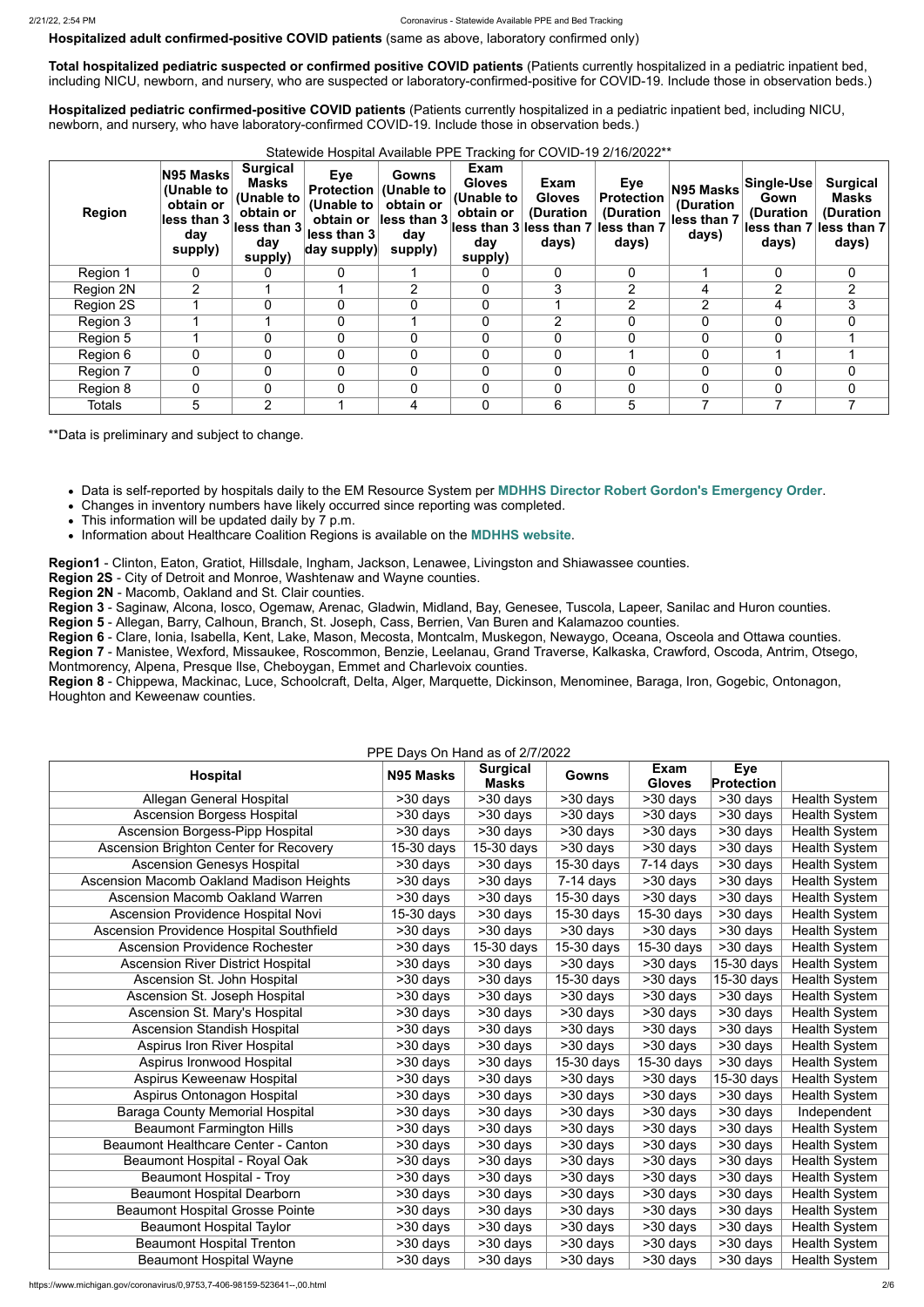#### 2/21/22, 2:54 PM Coronavirus - Statewide Available PPE and Bed Tracking

| <b>Hospital</b>                                          | N95 Masks                | <b>Surgical</b><br><b>Masks</b> | Gowns                              | Exam<br><b>Gloves</b>    | <b>Eye</b><br><b>Protection</b> |                            |
|----------------------------------------------------------|--------------------------|---------------------------------|------------------------------------|--------------------------|---------------------------------|----------------------------|
| <b>Borgess Lee Memorial Hospital</b>                     | >30 days                 | >30 days                        | $>30$ days                         | >30 days                 | $15-30$ days                    | <b>Health System</b>       |
| <b>Bronson Battle Creek</b>                              | $7-14$ days              | >30 days                        | $\overline{7}$ -14 days            | $7-14$ days              | >30 days                        | <b>Health System</b>       |
| <b>Bronson LakeView Hospital</b>                         | >30 days                 | >30 days                        | >30 days                           | $7-14$ days              | >30 days                        | <b>Health System</b>       |
| <b>Bronson Methodist Hospital</b>                        | >30 days                 | $4-6$ days                      | 4-6 days                           | $7-14$ days              | >30 days                        | <b>Health System</b>       |
| <b>Bronson South Haven</b>                               | $\overline{4}$ -6 days   | $>30$ days                      | $\overline{7}$ -14 days            | $\overline{7}$ -14 days  | >30 days                        | <b>Health System</b>       |
| Children's Hospital of Michigan                          | $15-30$ days             | 15-30 days                      | $7-14$ days                        | $7-14$ days              | 15-30 days                      | <b>Health System</b>       |
| <b>Covenant Healthcare</b>                               | >30 days                 | >30 days                        | >30 days                           | 4-6 days                 | >30 days                        | <b>Health System</b>       |
| <b>Deckerville Community Hospital</b>                    | $>30$ days               | $>30$ days                      | >30 days                           | >30 days                 | >30 days                        | Independent                |
| Detroit Receiving Hosp & Univ Health Ctr                 | 15-30 days               | 15-30 days                      | $7-14$ days                        | 15-30 days               | 15-30 days                      | <b>Health System</b>       |
| Dickinson Memorial Health Care System                    | >30 days                 | >30 days                        | >30 days                           | >30 days                 | >30 days                        | Independent                |
| <b>Eaton Rapids Medical Center</b>                       | >30 days                 | >30 days                        | >30 days                           | $>30$ days               | >30 days                        | Independent                |
| <b>Garden City Hospital</b>                              | >30 days                 | >30 days                        | >30 days                           | 15-30 days               | >30 days                        | <b>Health System</b>       |
| <b>Harbor Beach Community Hospital</b>                   | >30 days                 | >30 days                        | $>30$ days                         | >30 days                 | >30 days                        | Independent                |
| Harper Univ/Hutzel Women's Hospitals                     | 15-30 days               | $7-14$ days                     | 15-30 days                         | 15-30 days               | 15-30 days                      | <b>Health System</b>       |
| Helen Newberry Joy Hospital                              | $7-14$ days              | $7-14$ days                     | $7-14$ days                        | $\overline{7}$ -14 days  | $\overline{7}$ -14 days         | Independent                |
| Henry Ford West Bloomfield Hospital                      | >30 days                 | >30 days                        | >30 days                           | >30 days                 | >30 days                        | <b>Health System</b>       |
| Henry Ford Allegiance Health                             | >30 days                 | >30 days                        | $>30$ days                         | >30 days                 | >30 days                        | <b>Health System</b>       |
| Henry Ford Health Center Brownstown                      | >30 days                 | 15-30 days                      | $15-30$ days                       | >30 days                 | >30 days                        | <b>Health System</b>       |
| <b>Henry Ford Hospital</b>                               | 15-30 days               | 15-30 days                      | 15-30 days                         | $15-30$ days             | 15-30 days                      | <b>Health System</b>       |
| Henry Ford Macomb Hospital                               | $>30$ days               | $\overline{>30}$ days           | >30 days                           | $\overline{15}$ -30 days | >30 days                        | <b>Health System</b>       |
| Henry Ford Med Center Sterling Heights                   | $1-3$ days               | $1-3$ days                      | $1-3$ days                         | 4-6 days                 | $\overline{1}$ -3 days          | <b>Health System</b>       |
| Henry Ford Medical Center - Fairlane                     | $\overline{7}$ -14 days  | $7-14$ days                     | $7-14$ days                        | $\overline{15}$ -30 days | $7-14$ days                     | <b>Health System</b>       |
| <b>Henry Ford Medical Center- Cottage</b>                | $\overline{7-14}$ days   | $\overline{7}$ -14 days         | $\overline{7-14}$ days             | $7-14$ days              | 4-6 days                        | <b>Health System</b>       |
| Henry Ford Wyandotte Hospital                            | 15-30 days               | 15-30 days                      | $\overline{15}$ -30 days           | 15-30 days               | $15-30$ days                    | <b>Health System</b>       |
| <b>Hills and Dales General Hospital</b>                  | $>30$ days               | >30 days                        | >30 days                           | $\overline{>30}$ days    | >30 days                        | Independent                |
| <b>Hillsdale Hospital</b>                                | $>30$ days               | $\overline{>30}$ days           | $>30$ days                         | $>30$ days               | $>30$ days                      | Independent                |
| <b>Holland Community Hospital</b>                        | 15-30 days               | $\overline{>30}$ days           | >30 days                           | >30 days                 | 15-30 days                      | Independent                |
| <b>Hurley Medical Center</b>                             | $\overline{>30}$ days    | $\overline{>30}$ days           | $\overline{>30}$ days              | $15-30$ days             | $>30$ days                      | <b>Health System</b>       |
| Huron Valley Sinai Hospital                              | 15-30 days               | $\overline{15}$ -30 days        | $\overline{15}$ -30 days           | $\overline{15}$ -30 days | 15-30 days                      | <b>Health System</b>       |
| Kalkaska Memorial Health Center                          | $>30$ days               | $>30$ days                      | >30 days                           | >30 days                 | $>30$ days                      | Independent                |
| Karmanos Cancer Center                                   | >30 days                 | >30 days                        | $\overline{>30}$ days              | $\overline{>30}$ days    | $\overline{>30}$ days           | <b>Health System</b>       |
| Lake Huron Medical Center (was SJMPH)                    | 15-30 days               | 15-30 days                      | 15-30 days                         | 15-30 days               | 15-30 days                      | <b>Health System</b>       |
| <b>Lakeland Hospital, Niles</b>                          | >30 days                 | >30 days                        | >30 days                           | >30 days                 | >30 days                        | <b>Health System</b>       |
| <b>Lakeland Hospital, Watervliet</b>                     | $>30$ days               | >30 days                        | >30 days                           | >30 days                 | >30 days                        | <b>Health System</b>       |
| Lakeland Medical Center. - St. Joseph                    | >30 days                 | >30 days                        | >30 days                           | >30 days                 | >30 days                        | <b>Health System</b>       |
| <b>Mackinac Straits Hospital</b>                         | $>30$ days               | >30 days                        | 15-30 days                         | $7-14$ days              | 15-30 days                      | Independent                |
| Marlette Regional Hospital<br>McKenzie Memorial Hospital | $>30$ days<br>$>30$ days | $>30$ days<br>>30 days          | $>30$ days                         | >30 days                 | >30 days                        | Independent<br>Independent |
| McLaren - Macomb                                         | $15-30$ days             | 15-30 days                      | >30 days<br>15-30 days             | >30 days<br>4-6 days     | >30 days<br>15-30 days          | <b>Health System</b>       |
| <b>McLaren Bay Region</b>                                | $7-14$ days              | $7-14$ days                     | $7-14$ days                        | $7-14$ days              | $7-14$ days                     | <b>Health System</b>       |
| <b>McLaren Bay Special Care</b>                          | >30 days                 | >30 days                        | $>30$ days                         | 4-6 days                 | >30 days                        | <b>Health System</b>       |
| <b>McLaren Caro Region</b>                               | 15-30 days               | 15-30 days                      | 15-30 days                         | 15-30 days               | 15-30 days                      | <b>Health System</b>       |
| McLaren Central Michigan Hospital                        | >30 days                 | >30 days                        | $>30$ days                         | >30 days                 | $>30$ days                      | <b>Health System</b>       |
| <b>McLaren Flint</b>                                     | $>30$ days               | 15-30 days                      | >30 days                           | >30 days                 | 15-30 days                      | <b>Health System</b>       |
| <b>McLaren Greater Lansing</b>                           | >30 days                 | >30 days                        | $>30$ days                         | >30 days                 | $>30$ days                      | <b>Health System</b>       |
| <b>McLaren Lapeer Region</b>                             | $>30$ days               | 15-30 days                      | 15-30 days                         | 1-3 days                 | 15-30 days                      | <b>Health System</b>       |
| McLaren Northern Michigan - Cheboygan                    | >30 days                 | >30 days                        | $>30$ days                         | >30 days                 | >30 days                        | <b>Health System</b>       |
| McLaren Northern Michigan - Petoskey                     | >30 days                 | >30 days                        | $\overline{\phantom{1}}$ > 30 days | >30 days                 | >30 days                        | <b>Health System</b>       |
| <b>McLaren Orthopedic Hospital</b>                       | $\overline{>30}$ days    | $\overline{>30}$ days           | $>30$ days                         | >30 days                 | $\overline{>30}$ days           | <b>Health System</b>       |
| <b>McLaren Port Huron Hospital</b>                       | >30 days                 | >30 days                        | $\overline{15}$ -30 days           | >30 days                 | $7-14$ days                     | <b>Health System</b>       |
| <b>McLaren Thumb Region</b>                              | $\overline{15}$ -30 days | $\overline{15}$ -30 days        | $15-30$ days                       | 15-30 days               | $15-30$ days                    | <b>Health System</b>       |
| <b>McLaren-Oakland Hospital</b>                          | $15-30$ days             | $\overline{7}$ -14 days         | $\overline{15}$ -30 days           | >30 days                 | 15-30 days                      | <b>Health System</b>       |
| <b>Memorial Healthcare</b>                               | $\overline{7}$ -14 days  | $7-14$ days                     | $7-14$ days                        | 15-30 days               | $7-14$ days                     | Independent                |
| Mercy Health Lakeshore Campus                            | >30 days                 | $>30$ days                      | >30 days                           | >30 days                 | >30 days                        | <b>Health System</b>       |
| <b>Mercy Health Mercy Campus</b>                         | >30 days                 | >30 days                        | $\overline{>30}$ days              | >30 days                 | $\overline{>30}$ days           | <b>Health System</b>       |
| <b>Mercy Health Southwest Campus</b>                     | >30 days                 | >30 days                        | 15-30 days                         | >30 days                 | $15-30$ days                    | <b>Health System</b>       |
| Mercy Health St. Mary's Main Campus                      | >30 days                 | $\overline{>30}$ days           | >30 days                           | >30 days                 | >30 days                        | <b>Health System</b>       |
| MidMichigan Medical Center - Alpena                      | >30 days                 | $>30$ days                      | $>30$ days                         | >30 days                 | >30 days                        | <b>Health System</b>       |
| MidMichigan Medical Center - Clare                       | 15-30 days               | >30 days                        | 15-30 days                         | >30 days                 | >30 days                        | <b>Health System</b>       |
| MidMichigan Medical Center - Gladwin                     | >30 days                 | >30 days                        | >30 days                           | >30 days                 | >30 days                        | <b>Health System</b>       |
| MidMichigan Medical Center - Gratiot                     | 15-30 days               | >30 days                        | 15-30 days                         | >30 days                 | >30 days                        | <b>Health System</b>       |
| MidMichigan Medical Center - Midland                     | 15-30 days               | >30 days                        | >30 days                           | >30 days                 | >30 days                        | <b>Health System</b>       |
| MidMichigan Medical Center - Mt Pleasant                 | 15-30 days               | >30 days                        | 15-30 days                         | >30 days                 | >30 days                        | <b>Health System</b>       |
| MidMichigan Medical Center - West Branch                 | >30 days                 | >30 days                        | >30 days                           | >30 days                 | >30 days                        | <b>Health System</b>       |
| <b>Munising Memorial Hospital</b>                        | >30 days                 | >30 days                        | >30 days                           | >30 days                 | >30 days                        | Independent                |
| Munson Healthcare Cadillac Hospital                      | >30 days                 | >30 days                        | >30 days                           | >30 days                 | >30 days                        | <b>Health System</b>       |
| Munson Healthcare Charlevoix Hospital                    | >30 days                 | >30 days                        | >30 days                           | >30 days                 | >30 days                        | <b>Health System</b>       |
| Munson Healthcare Grayling Hospital                      | >30 days                 | >30 days                        | >30 days                           | >30 days                 | >30 days                        | <b>Health System</b>       |
| Munson Healthcare Manistee Hospital                      | >30 days                 | >30 days                        | >30 days                           | >30 days                 | >30 days                        | <b>Health System</b>       |
| <b>Munson Medical Center</b>                             | >30 days                 | >30 days                        | >30 days                           | >30 days                 | >30 days                        | <b>Health System</b>       |
| North Ottawa Community Hosp                              | >30 days                 | >30 days                        | >30 days                           | >30 days                 | >30 days                        | Independent                |
| <b>OSF St. Francis Hospital</b>                          | >30 days                 | >30 days                        | >30 days                           | >30 days                 | >30 days                        | Independent                |
| Oaklawn Hospital                                         | >30 days                 | >30 days                        | >30 days                           | >30 days                 | 15-30 days                      | Independent                |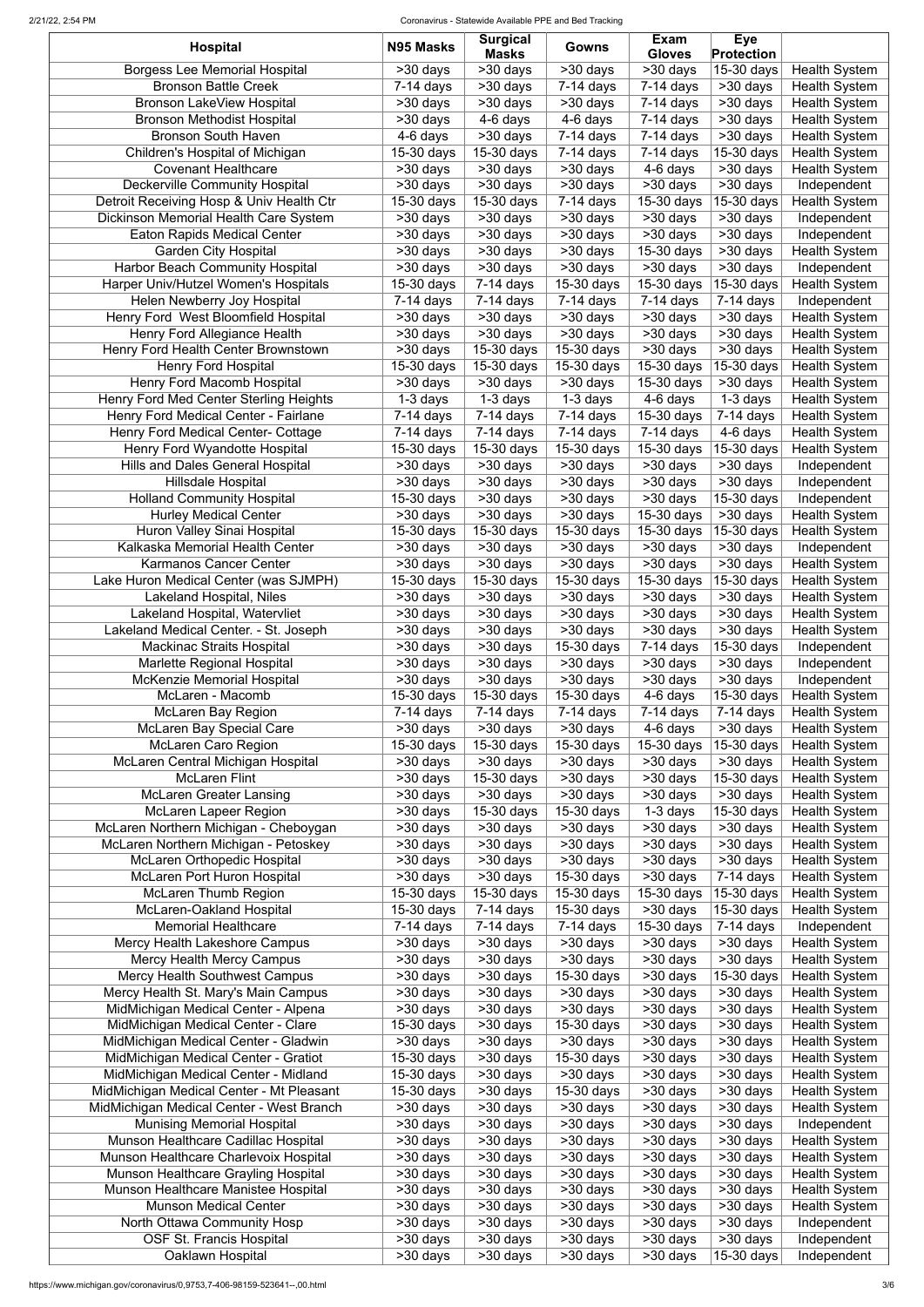#### 2/21/22, 2:54 PM Coronavirus - Statewide Available PPE and Bed Tracking

#### **Hospital COVID-19 Patients COVID-19 Patients in ICU Bed Occupancy %** Allegan General Hospital 1 0 16% Ascension Borgess Hospital 20 8 73% Ascension Borgess-Pipp Hospital 1994 10 0 0 71%<br>
Ascension Genesys Hospital 1994 17 92% Ascension Genesys Hospital **48 17** 92% and 48 17 92% and 48 17 92% and 48 17 92% and 48 17 92% and 48 17 92% and 47 92% and 47 92% and 47 92% and 47 92% and 47 92% and 47 92% and 47 92% and 47 92% and 47 92% and 47 92% and Ascension Macomb Oakland Madison Heights **19 1 1 54%**

| <b>Hospital</b>                          | N95 Masks               | <b>Surgical</b><br><b>Masks</b> | Gowns                   | Exam<br><b>Gloves</b>   | <b>Eye</b><br><b>Protection</b>    |                      |
|------------------------------------------|-------------------------|---------------------------------|-------------------------|-------------------------|------------------------------------|----------------------|
| <b>Otsego Memorial Hospital</b>          | $>30$ days              | $\overline{>30}$ days           | >30 days                | >30 days                | >30 days                           | <b>Health System</b> |
| Paul Oliver Memorial Hospital            | >30 days                | >30 days                        | $\overline{>30}$ days   | >30 days                | >30 days                           | <b>Health System</b> |
| <b>Pontiac General Hospital</b>          | >30 days                | 15-30 days                      | >30 days                | 15-30 days              | >30 days                           | Independent          |
| ProMedica CV Hickman Hospital            | $7-14$ days             | $7-14$ days                     | $7-14$ days             | $7-14$ days             | $7-14$ days                        | <b>Health System</b> |
| ProMedica Coldwater Regional Hospital    | $\overline{7}$ -14 days | $\overline{7}$ -14 days         | $7-14$ days             | $\overline{7}$ -14 days | $7-14$ days                        | <b>Health System</b> |
| Promedica Monroe Regional Hospital       | $7-14$ days             | $7-14$ days                     | $7-14$ days             | $7-14$ days             | $7-14$ days                        | <b>Health System</b> |
| <b>Scheurer Hospital</b>                 | $>30$ days              | $>30$ days                      | >30 days                | >30 days                | >30 days                           | Independent          |
| Schoolcraft Memorial Hospital            | >30 days                | >30 days                        | $>30$ days              | $>30$ days              | >30 days                           | Independent          |
| <b>Sheridan Community Hospital</b>       | >30 days                | $\overline{7}$ -14 days         | 15-30 days              | $\overline{7}$ -14 days | $7-14$ days                        | Independent          |
| Sinai-Grace Hospital                     | >30 days                | 4-6 days                        | 15-30 days              | >30 days                | >30 days                           | <b>Health System</b> |
| <b>Sparrow Carson City Hospital</b>      | >30 days                | 15-30 days                      | $7-14$ days             | $15-30$ days            | >30 days                           | <b>Health System</b> |
| <b>Sparrow Clinton Hospital</b>          | 15-30 days              | 15-30 days                      | $7-14$ days             | 15-30 days              | >30 days                           | <b>Health System</b> |
| <b>Sparrow Eaton</b>                     | $>30$ days              | 15-30 days                      | >30 days                | >30 days                | $\overline{\phantom{1}}$ > 30 days | <b>Health System</b> |
| <b>Sparrow Hospital</b>                  | >30 days                | >30 days                        | >30 days                | >30 days                | >30 days                           | <b>Health System</b> |
| Sparrow Hospital-St. Lawrence            | 0                       | $\overline{0}$                  | $\Omega$                | 0                       | 0                                  | <b>Health System</b> |
| Sparrow Ionia Hospital                   | $7-14$ days             | 15-30 days                      | $\overline{7}$ -14 days | 15-30 days              | 15-30 days                         | <b>Health System</b> |
| <b>Sparrow Specialty Hospital</b>        | $>30$ days              | >30 days                        | >30 days                | >30 days                | $\overline{\phantom{1}}$ > 30 days | <b>Health System</b> |
| Spectrum Health - Big Rapids Hospital    | >30 days                | >30 days                        | >30 days                | >30 days                | >30 days                           | <b>Health System</b> |
| Spectrum Health - Blodgett Hospital      | $\overline{>30}$ days   | >30 days                        | >30 days                | $\overline{>30}$ days   | $>30$ days                         | <b>Health System</b> |
| Spectrum Health - Butterworth Hospital   | $\overline{>30}$ days   | $\overline{>30}$ days           | $\overline{>30}$ days   | $\overline{>30}$ days   | $>30$ days                         | <b>Health System</b> |
| Spectrum Health - Ludington Hospital     | >30 days                | >30 days                        | >30 days                | >30 days                | $\overline{>30}$ days              | <b>Health System</b> |
| Spectrum Health - Pennock Hospital       | >30 days                | >30 days                        | >30 days                | >30 days                | >30 days                           | <b>Health System</b> |
| Spectrum Health - Reed City Hospital     | >30 days                | >30 days                        | >30 days                | $\overline{>30}$ days   | $>30$ days                         | <b>Health System</b> |
| Spectrum Health Gerber Memorial          | $\overline{>30}$ days   | >30 days                        | $\overline{>30}$ days   | $\overline{>30}$ days   | $>30$ days                         | <b>Health System</b> |
| Spectrum Health Kelsey Hospital          | >30 days                | >30 days                        | >30 days                | >30 days                | $\overline{>30}$ days              | <b>Health System</b> |
| <b>Spectrum Health United Hospital</b>   | >30 days                | >30 days                        | >30 days                | >30 days                | >30 days                           | <b>Health System</b> |
| <b>Spectrum Health Zeeland Hospital</b>  | $\overline{>30}$ days   | $>30$ days                      | >30 days                | $\overline{>30}$ days   | $>30$ days                         | <b>Health System</b> |
| Spectrum Helen DeVos Children's Hospital | $\overline{>}30$ days   | $\overline{>30}$ days           | $\overline{>30}$ days   | $\overline{>30}$ days   | $\overline{\smash{>}}30$ days      | <b>Health System</b> |
| St. Joseph Mercy Brighton                | $>30$ days              | $\overline{>30}$ days           | >30 days                | >30 days                | >30 days                           | <b>Health System</b> |
| St. Joseph Mercy Chelsea                 | >30 days                | >30 days                        | >30 days                | $\overline{>30}$ days   | $>30$ days                         | <b>Health System</b> |
| St. Joseph Mercy Hospital                | 15-30 days              | >30 days                        | 4-6 days                | $7-14$ days             | $>30$ days                         | <b>Health System</b> |
| St. Joseph Mercy Livingston Hospital     | >30 days                | >30 days                        | $7-14$ days             | 7-14 days               | >30 days                           | <b>Health System</b> |
| St. Joseph Mercy Oakland                 | >30 days                | >30 days                        | >30 days                | >30 days                | $>30$ days                         | <b>Health System</b> |
| St. Mary Mercy Hospital                  | >30 days                | 15-30 days                      | 15-30 days              | >30 days                | 15-30 days                         | <b>Health System</b> |
| St.John Medical Center - Macomb Township | 4-6 days                | $7-14$ days                     | $7-14$ days             | $7-14$ days             | $7-14$ days                        | <b>Health System</b> |
| <b>Straith Hospital</b>                  | >30 days                | >30 days                        | >30 days                | >30 days                | >30 days                           | Independent          |
| <b>Sturgis Hospital</b>                  | >30 days                | >30 days                        | >30 days                | >30 days                | $>30$ days                         | Independent          |
| <b>Three Rivers Health</b>               | >30 days                | >30 days                        | >30 days                | >30 days                | >30 days                           | Independent          |
| UP Health System - Marquette             | >30 days                | $>30$ days                      | 15-30 days              | 15-30 days              | >30 days                           | <b>Health System</b> |
| UP Health System - Portage               | >30 days                | >30 days                        | >30 days                | >30 days                | >30 days                           | <b>Health System</b> |
| <b>UP Health System-Bell</b>             | >30 days                | >30 days                        | >30 days                | >30 days                | >30 days                           | <b>Health System</b> |
| University of MI Hospitals & Health Ctr  | >30 days                | 15-30 days                      | >30 days                | >30 days                | >30 days                           | <b>Health System</b> |
| University of Michigan Health - West     | >30 days                | $7-14$ days                     | >30 days                | >30 days                | $>30$ days                         | <b>Health System</b> |
| War Memorial Hospital                    | >30 days                | >30 days                        | >30 days                | >30 days                | >30 days                           | Independent          |

### Patient Census as of 2/7/2022

| <b>Ascension Macomb Oakland Warren</b>          | 47             | 12               | 94%  |
|-------------------------------------------------|----------------|------------------|------|
| Ascension Providence Hospital Novi              | 26             | 10               | 78%  |
| <b>Ascension Providence Hospital Southfield</b> | 23             |                  | 83%  |
| <b>Ascension Providence Rochester</b>           | 14             | $\overline{4}$   | 46%  |
| <b>Ascension River District Hospital</b>        | 3              |                  | 30%  |
| Ascension St. John Hospital                     | 61             | 10               | 86%  |
| Ascension St. Joseph Hospital                   | 6              | $\overline{4}$   | 73%  |
| Ascension St. Mary's Hospital                   | 24             |                  | 100% |
| <b>Ascension Standish Hospital</b>              | 3              |                  | 67%  |
| <b>Aspirus Iron River Hospital</b>              |                | $\mathbf 0$      | 17%  |
| Aspirus Ironwood Hospital                       | $\overline{2}$ | $\overline{0}$   | 50%  |
| <b>Aspirus Keweenaw Hospital</b>                | 4              | $\overline{2}$   | 42%  |
| Aspirus Ontonagon Hospital                      | 0              | $\overline{0}$   | 40%  |
| <b>Baraga County Memorial Hospital</b>          |                | $\overline{0}$   | 53%  |
| <b>Beaumont Farmington Hills</b>                | 38             | $6 \overline{6}$ | 92%  |
| Beaumont Hospital - Royal Oak                   | 74             | 6                | 74%  |
| <b>Beaumont Hospital - Troy</b>                 | 49             | 8                | 77%  |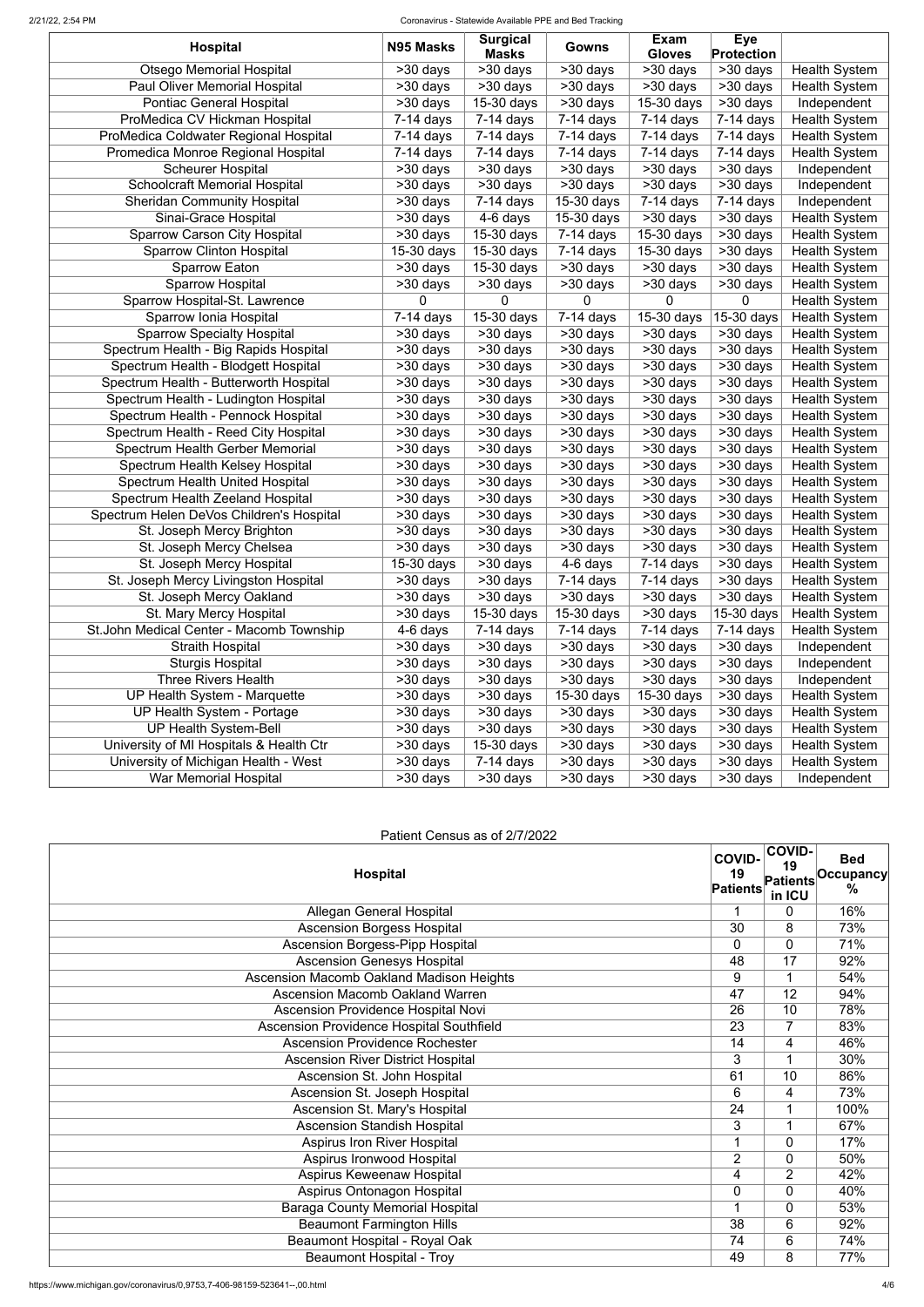|                                              |                     | <b>COVID-</b>       | <b>Bed</b> |
|----------------------------------------------|---------------------|---------------------|------------|
| <b>Hospital</b>                              | <b>COVID-</b><br>19 | 19                  | Occupancy  |
|                                              | <b>Patients</b>     | <b>Patients</b>     | %          |
|                                              | $\overline{51}$     | in ICU              | 77%        |
| <b>Beaumont Hospital Dearborn</b>            |                     | 4                   |            |
| <b>Beaumont Hospital Grosse Pointe</b>       | 12                  | 0                   | 71%        |
| <b>Beaumont Hospital Taylor</b>              | 14                  | 1                   | 62%        |
| <b>Beaumont Hospital Trenton</b>             | 28                  | 12                  | 75%        |
| <b>Beaumont Hospital Wayne</b>               | 12                  | $\mathbf 1$         | 97%        |
| <b>Borgess Lee Memorial Hospital</b>         | $\overline{7}$      | 0                   | 44%        |
| <b>Bronson Battle Creek</b>                  | 34                  | 6                   | 93%        |
| Bronson LakeView Hospital                    | $\overline{2}$      | 0                   | 63%        |
| <b>Bronson Methodist Hospital</b>            | 72                  | 9                   | 86%        |
| <b>Bronson South Haven</b>                   | 1                   | 0                   | 50%        |
| Children's Hospital of Michigan              | 10                  | 0                   | 59%        |
| <b>Covenant Healthcare</b>                   | 82                  | 13                  | 98%        |
| <b>Deckerville Community Hospital</b>        | 0                   | 0                   | $0\%$      |
| Detroit Receiving Hosp & Univ Health Ctr     | 48                  | 16                  | 97%        |
| <b>Dickinson Memorial Health Care System</b> | 5                   | 5                   | 53%        |
| <b>Eaton Rapids Medical Center</b>           | 3                   | 0                   | 20%        |
| <b>Garden City Hospital</b>                  | $\overline{15}$     | 1                   | 79%        |
| <b>Harbor Beach Community Hospital</b>       | $\Omega$            | 0                   | $0\%$      |
| Harper Univ/Hutzel Women's Hospitals         | 29                  | 9                   | 89%        |
| Helen Newberry Joy Hospital                  | 1                   | $\overline{0}$      | 15%        |
| Henry Ford Allegiance Health                 | 58                  | $\overline{19}$     | 66%        |
| <b>Henry Ford Hospital</b>                   | 106                 | 34                  | 80%        |
| <b>Henry Ford Macomb Hospital</b>            | 76                  | 16                  | 79%        |
| Henry Ford West Bloomfield Hospital          | 26                  | 2                   | 75%        |
| <b>Henry Ford Wyandotte Hospital</b>         | 35                  | $\overline{2}$      | 69%        |
| <b>Hills and Dales General Hospital</b>      | $\overline{2}$      | 0                   | 33%        |
|                                              | $\overline{7}$      |                     |            |
| <b>Hillsdale Hospital</b>                    |                     | 3                   | 42%        |
| <b>Holland Community Hospital</b>            | 16                  | 1                   | 78%        |
| <b>Hurley Medical Center</b>                 | $\overline{31}$     | 8                   | 99%        |
| <b>Huron Valley Sinai Hospital</b>           | 16                  | 6                   | 49%        |
| Kalkaska Memorial Health Center              | 0                   | 0                   | 25%        |
| <b>Karmanos Cancer Center</b>                | 5                   | $\overline{2}$      | 63%        |
| Lake Huron Medical Center (was SJMPH)        | 18                  | 5                   | 88%        |
| Lakeland Hospital, Niles                     | $\Omega$            | $\mathbf{0}$        | 96%        |
| Lakeland Hospital, Watervliet                | 0                   | 0                   | 38%        |
| Lakeland Medical Center. - St. Joseph        | 65                  | 6                   | 75%        |
| <b>Mackinac Straits Hospital</b>             |                     | 0                   | 55%        |
| Marlette Regional Hospital                   | 3                   | $\mathbf{0}$        | 24%        |
| <b>McKenzie Memorial Hospital</b>            | $\overline{0}$      | 0                   | 13%        |
| McLaren - Macomb                             | 42                  | 3                   | 91%        |
| <b>McLaren Bay Region</b>                    | 34                  | $\overline{7}$      | 84%        |
| <b>McLaren Bay Special Care</b>              | $\Omega$            | $\mathbf{0}$        | 39%        |
| <b>McLaren Caro Region</b>                   | 0                   | 0                   | 8%         |
| McLaren Central Michigan Hospital            | $\overline{7}$      | 3                   | 37%        |
| <b>McLaren Flint</b>                         | 35                  | 6                   | 96%        |
| <b>McLaren Greater Lansing</b>               | 40                  | $\overline{7}$      | 89%        |
| <b>McLaren Lapeer Region</b>                 | 14                  | $\overline{2}$      | 50%        |
| McLaren Northern Michigan - Petoskey         | 16                  | 0                   | 96%        |
| <b>McLaren Orthopedic Hospital</b>           | 0                   | 0                   | 67%        |
| <b>McLaren Port Huron Hospital</b>           | 30                  | $\overline{7}$      | 77%        |
| <b>McLaren Thumb Region</b>                  |                     | 0                   | 48%        |
| <b>McLaren-Oakland Hospital</b>              | 5                   | 0                   | 67%        |
| <b>Memorial Healthcare</b>                   | 9                   |                     |            |
| Mercy Health Lakeshore Campus                | $\overline{0}$      | 2<br>$\overline{0}$ | 63%<br>90% |
|                                              |                     |                     |            |
| <b>Mercy Health Mercy Campus</b>             | 57                  | 18                  | 80%        |
| Mercy Health St. Mary's Main Campus          | 40                  | 1<br>$\overline{A}$ | 94%        |
| MidMichigan Medical Center - Alpena          | 8                   |                     | 100%       |
| MidMichigan Medical Center - Clare           | 5                   | $\Omega$            | 76%        |
| MidMichigan Medical Center - Gladwin         |                     | 0                   | 39%        |
| MidMichigan Medical Center - Gratiot         | 14                  | 1                   | 62%        |
| MidMichigan Medical Center - Midland         | 29                  | 8                   | 81%        |
| MidMichigan Medical Center - West Branch     | 5                   | 0                   | 55%        |
| <b>Munising Memorial Hospital</b>            | $\overline{0}$      | 0                   | 36%        |
| Munson Healthcare Cadillac Hospital          | 9                   | $\overline{7}$      | 63%        |
| Munson Healthcare Charlevoix Hospital        | $\overline{0}$      | 0                   | 24%        |
| Munson Healthcare Grayling Hospital          | 5                   | 0                   | 57%        |
| Munson Healthcare Manistee Hospital          | 9                   | 0                   | 41%        |
| <b>Munson Medical Center</b>                 | 48                  | 16                  | 77%        |
| North Ottawa Community Hosp                  | 4                   | 2                   | 59%        |
| Oaklawn Hospital                             | 16                  | $\overline{7}$      | 63%        |
| <b>OSF St. Francis Hospital</b>              | 5                   | 3                   | 84%        |
|                                              |                     |                     |            |